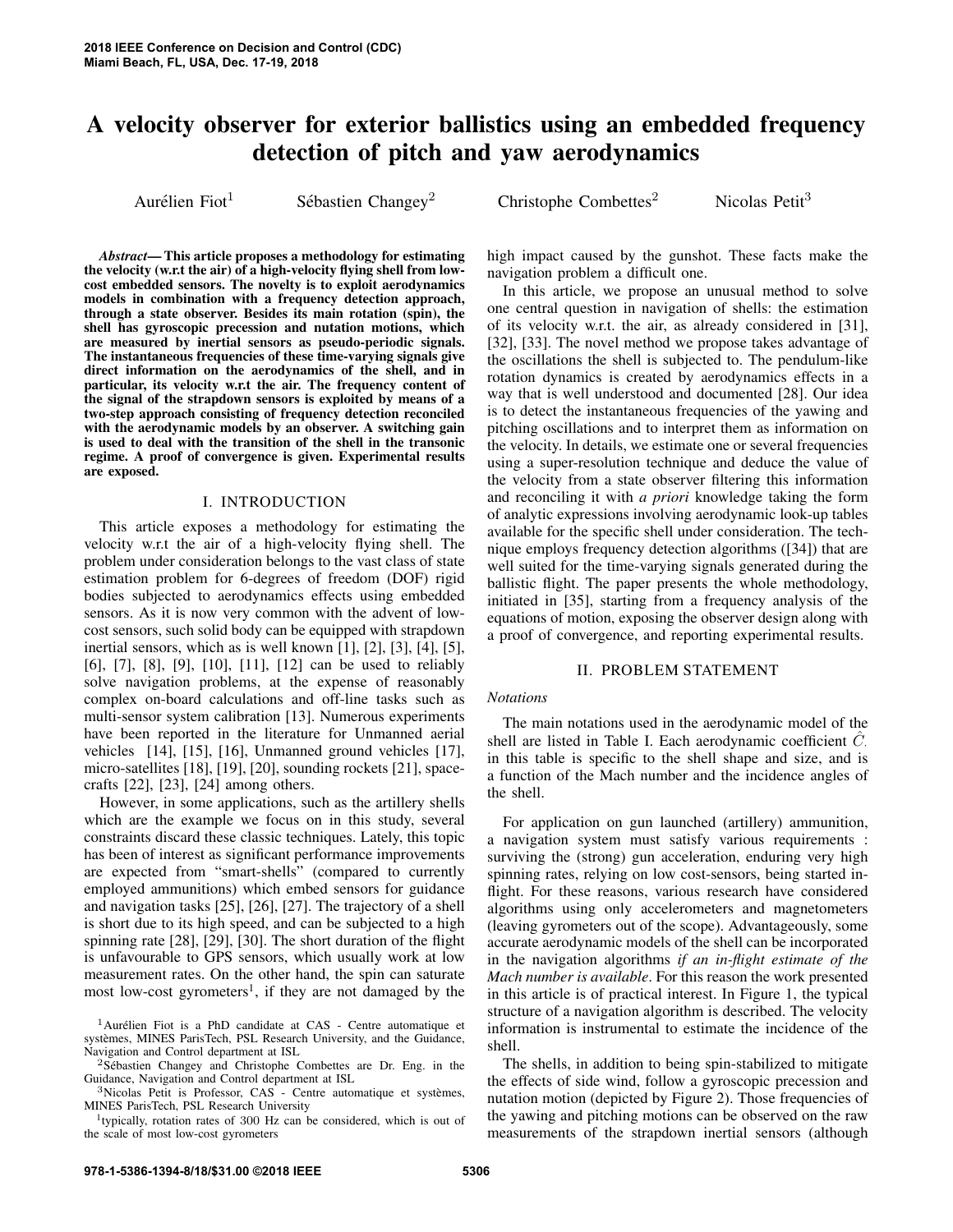| M                   | Mass of the shell                            |
|---------------------|----------------------------------------------|
| D                   | Caliber of the shell                         |
| S                   | Section of the shell                         |
| $I_l$               | Longitudinal moment of inertia               |
| $I_t$               | Transverse moment of inertia                 |
| $\boldsymbol{v}$    | Scalar velocity of the shell w.r.t the air   |
| h                   | Altitude of the shell                        |
| $\rho_a(h)$         | Air density                                  |
| $\boldsymbol{p}$    | Spinning rate of the shell in the body frame |
| $\omega_p$          | Precession frequency of the shell            |
| $\omega_n$          | Nutation frequency of the shell              |
| $\hat{C}_D$         | Drag force coefficient                       |
| $\hat{C}_{L\alpha}$ | Lift force coefficient                       |
| $\hat{C}_{mag-f}$   | Magnus force coefficient                     |
| $\hat{C}_{mag-m}$   | Magnus moment coefficient                    |
| $C_{l\delta}$       | Rolling moment coefficient                   |
| $\hat{C}_{spin}$    | Roll damping moment coefficient              |
| $\hat{C}_{Mq}$      | Pitch damping moment coefficient             |
| $\hat{C}_{M\alpha}$ | Overturning moment coefficient               |

# TABLE I NOMENCLATURE.

one needs to discriminate them from the spinning rate beforehand) and provide information on the aerodynamics of the shell. As it will be explained in Section 3, those frequencies carry information on the Mach number, the spinning rate of the shell and its aerodynamics coefficients. In this article, we propose a methodology to estimate this variable, which is pictured in Figure 3. It combines a frequency detection algorithm and a state observer.

# III. FREQUENCY CONTENT OF THE EMBEDDED INERTIAL MEASURMENTS

The high velocity shell under consideration is a 6 DOF rigid body which is given a high initial translational velocity and a high spinning rate by the gun launch. The orientation of the rigid body is defined by a set of three Euler angles (here 'ZXZ' angles are chosen, following the nomenclature of [36], where, classically, the spin is defined as the rotation about its axis of least inertia). The shell is symmetrical and has a constant mass during the whole flight. It is subjected to drag and lift forces, Magnus, overturning, pitch-Damping and roll-damping moments [28], [37]. These forces and moments have been well-studied. Experimentally validated models are known (see e.g. [38], [39]). Compact expressions are given in Table II, they involve numerous lookup tables that will be discussed later on.

During the whole flight (typically lasting less than 45 sec for ballistic flight and less than 2 sec for flat-fire) the spinning



Fig. 1. Cascade filtering of a shell attitude and position. The velocity information is of interest to estimate the incidence of the shell.

Illustration of the precession and nutation motions



Fig. 2. Precession and nutation angles of the shell during a typical shell flight.



Fig. 3. Method to estimate the velocity of the shell.

| <b>Forces/Moments</b> | Aerodynamic<br>coefficients           | <b>Expression</b>                                                                                                                                                   |
|-----------------------|---------------------------------------|---------------------------------------------------------------------------------------------------------------------------------------------------------------------|
| Gravity force         |                                       | Mg                                                                                                                                                                  |
| Drag force            | Ĉ <sub>n</sub>                        | $-\frac{1}{2}\rho S\hat{C}_D V \mathbf{v_B^A}$                                                                                                                      |
| Lift force            | $\hat{C}_{1\alpha}$                   | $\frac{1}{2}\rho S\hat{C}_{L\alpha}\left(\mathbf{v}_{\mathbf{B}}^{\mathbf{A}}\wedge(\mathbf{b}_{\mathbf{1}}\wedge\mathbf{v}_{\mathbf{B}}^{\mathbf{A}})\right)$      |
| Magnus force          | $\hat{C}_{\text{max-f}}$              | $\frac{1}{2}\rho S\left(\frac{pD}{V}\right)\hat{C}_{mag-f}V\left(\mathbf{v}_{\mathbf{B}}^{\mathbf{A}}\wedge\mathbf{b}_{1}\right)$                                   |
| Coriolis force        |                                       | $2Mv_{\rm B}^{\rm L} \wedge \omega_{\rm L}^{\rm I}$                                                                                                                 |
| Magnus moment         | $\hat{C}_{mag-m}$                     | $\frac{1}{2} \rho SD\left(\frac{pD}{V}\right) \hat{C}_{mag-m} V\left(\mathbf{b}_1 \wedge (\mathbf{v}_\mathbf{B}^\mathbf{A} \wedge \mathbf{b}_1)\right)$             |
| Overturning moment    | $\hat{\mathsf{C}}_{\mathsf{M}\alpha}$ | $\frac{1}{2}\rho SD\hat{C}_{M\alpha}V\left(\mathbf{v_{B}^{A}}\wedge\mathbf{b_{1}}\right)\\ \frac{1}{2}\rho SD\delta_{fin~cant}\hat{C}_{l\delta}V^{2}\mathbf{b_{1}}$ |
| Rolling moment        | $\hat{C}_{16}$                        |                                                                                                                                                                     |
| Pitch-damping moment  | $\hat{\mathsf{C}}_{\mathsf{Ma}}$      | $\frac{1}{2}\rho SD^{2}\hat{C}_{Mq}V\left(\mathbf{b}_{1}\wedge(\omega_{\mathbf{B}}^{\mathbf{I}}\wedge\mathbf{b}_{1})\right)$                                        |
| Roll-damping moment   | $\hat{\mathsf{C}}_{\sf spin}$         | $\frac{1}{2}\rho SD\left(\frac{pD}{V}\right)\hat{C}_{spin}V^{2}b_{1}$                                                                                               |

#### TABLE II

LIST OF FORCES AND MOMENTS ACTING ON THE SHELL WITH COMPACT EXPRESSIONS FROM [28].

rate remains very high, and the angles of attitude w.r.t. the wind frame remain small. Therefore, it is possible to study the attitude dynamics, and the translational dynamics in turn, under the assumption of small-angles. Some lengthy calculations allow one to determine the frequencies appearing in the solution of these dynamics. These frequencies are the results of the interferences caused by the nutation, precession and spin rotations, and mirror the fast and slow epicyclic yaw mode described in [28].

Through these assumptions, the nutation and precession frequencies,  $\omega_n$  and  $\omega_p < \omega_n$  respectively, have the symmetrical forms (refer to Table I for notations)

$$
\omega_n = \frac{pI_l}{2I_t} + \frac{v}{2D}(P_1^2 + P_2^2)^{\frac{1}{4}} \cos\left[\frac{1}{2}\arctan\left(\frac{P_2}{P_1}\right)\right]
$$
 (1)

$$
\omega_p = \frac{pI_l}{2I_t} - \frac{v}{2D}(P_1^2 + P_2^2)^{\frac{1}{4}} \cos\left[\frac{1}{2}\arctan\left(\frac{P_2}{P_1}\right)\right]
$$
 (2)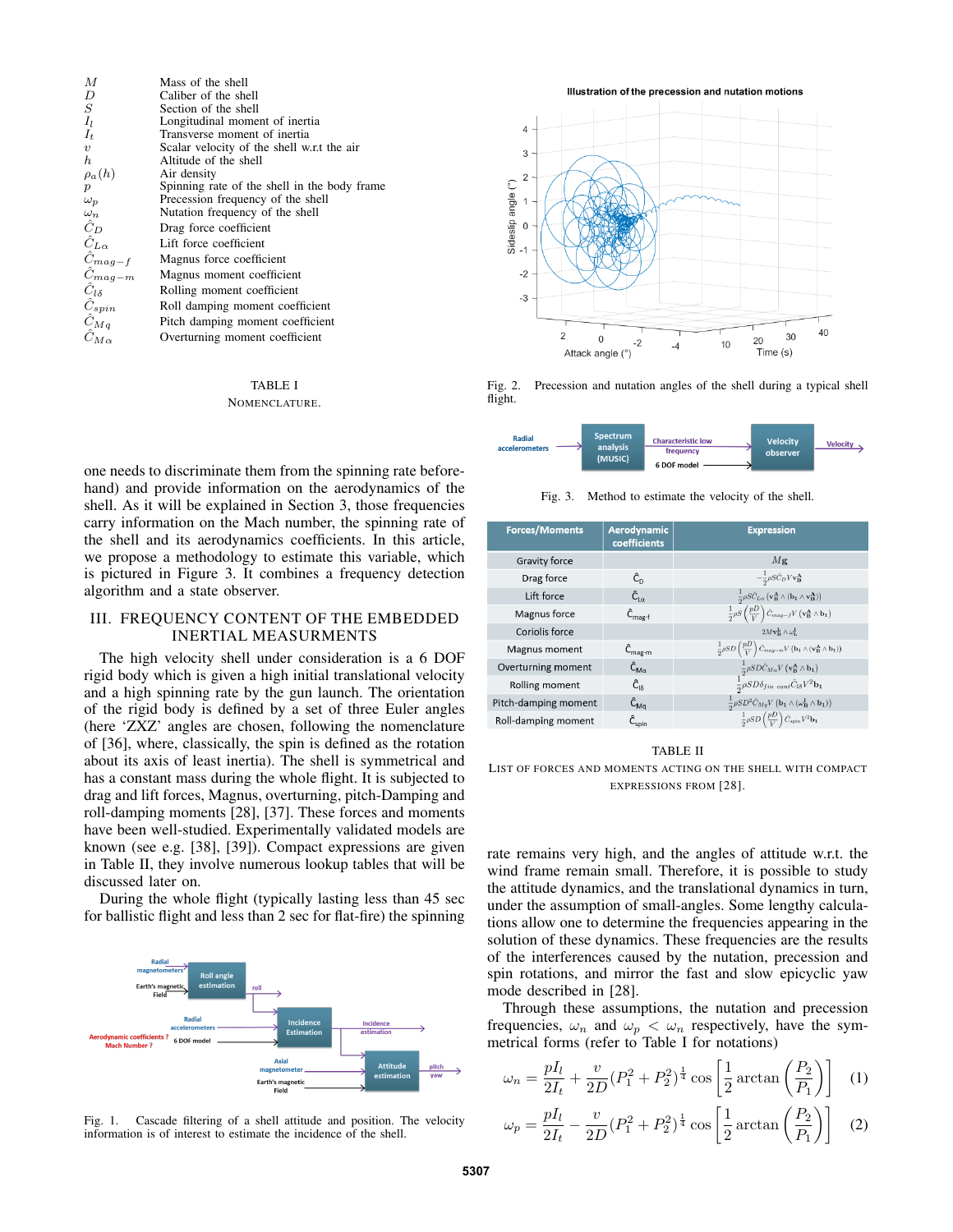where  $I_l$  and  $I_t$  are longitudinal and transverse inertial coefficients and where

$$
P_1(v, h, p) = a_1(v, h)^2 - b_1(v, p)^2 - 4a_2(v, h)
$$
  

$$
P_2(v, h, p) = 4b_2(v, h, p) - 2a_1(v, h)b_1(v, h)
$$

with

$$
a_1(v, h) = -B_M \hat{C}_{mq} + B_F(\hat{C}_{L\alpha} - \hat{C}_D)
$$
  
\n
$$
a_2(v, h) = -B_M \hat{C}_{M\alpha}
$$
  
\n
$$
b_1(v, p) = \frac{p}{v} D \frac{I_l}{I_t}
$$
  
\n
$$
b_2(v, h, p) = b_1 (B_F \hat{C}_{L\alpha} - B_M \hat{C}_{mag-m} \frac{I_t}{I_l})
$$
  
\n
$$
B_F(h) = \frac{\rho_a(h)SD}{2m}, \qquad B_M(h) = \frac{\rho_a(h)SD^3}{2I_t}
$$

*Aerodynamic drag near Mach 1.0*

The aerodynamics coefficients appearing in these last factors are defined in Table II. Importantly, these aerodynamic coefficients are functions of the Mach number and are specific to the shell considered.  $C_D$  describes the drag force,  $C_{L\alpha}$  the lift force,  $C_{mag-m}$  the Magnus moment,  $\hat{C}_{M\alpha}$  the overturning moment, and  $\hat{C}_{mq}$  the pitch-damping moment. The Mach number is a function of the velocity and the altitude, as it depends on the air density surrounding the shell.

The drag is a dominant effect and deserves some more discussion. Some effects of the shell shape on the drag coefficient at various Mach numbers have long been studied [28]. Those effects depend on a number of dimensionless variables. The fluid mechanism that transmits the drag force to the shell consists of two parts: surface pressure and surface shear stress (a.k.a. skin friction drag). The force generated on the forebody and the base of the shell are different. Therefore, the various components of the drag force behave in significantly different ways in the various speed regions.



Fig. 4. Mapping of the considered drag coefficient (scales are omitted due to confidentiality reasons)

At subsonic flight speeds (below Mach 1.0), the drag coefficient is essentially constant. It rises sharply near Mach 1.0, then slowly decrease at higher supersonic speeds. The sudden rise appearing just below Mach 1.0 is caused by the formation of shock waves in the flow-field surrounding the shell [28].

# IV. DYNAMIC FREQUENCY MEASUREMENT : MEASURING VARYING FREQUENCIES

## *A. Definition of the frequency of interest*

The radial strapdown accelerometers measure a projection of the aerodynamic forces in the body frame. In other words, their signal is proportional to the incidence angles of the shell, containing the precession and nutation frequencies defined in eqs. (1) and (2).

In eqs. (1) and (2), the spinning rate  $p$  plays the same biasing role by a factor that is independent from the velocity. There are a number of possible choices to isolate the velocity-dependent factor appearing in both equations. Because  $p$  is easy to estimate (see e.g. [40], [41], [42], [43], [44], mostly because it is much higher than the nutation and precession rate), a simple strategy is to simply subtract it from the detected frequencies. In the following, we define our "measurement"  $\omega_{\text{meas}}$  as

$$
\omega_{\text{meas}} = \omega_n - \frac{p}{2} \frac{I_l}{I_t} = \frac{p}{2} \frac{I_l}{I_t} - \omega_p = \frac{\omega_n - \omega_p}{2} \tag{3}
$$

This last equation stresses that the variable of interest  $\omega_{\text{meas}}$ can be determined by three formulas, each of which have pros and cons, as will be briefly discussed in the numerical experiments in Section VI.

#### *B. Frequency detection using super-resolution*

A common practice to estimate the frequency of a monochromatic signal or a multisinusoidal signal is to use Fast Fourier Transform (FFT) over sliding windows. This state-of-the-art technique is at the heart of the periodogram technique [45] and is often employed in various applicative situations. It is not really well-suited in the case considered here. The main culprit is that FFT is only effective in cases where a relatively large window can be used to estimate the frequency. If this assumption fails, then numerous malicious effects appear such as spectral aliasing, and frequency leak [45]. This is not the case in the application considered here, because the signal from which frequency must be detected is decaying over time (see [35]). Employing a large window violates the assumption that the signal has constant magnitude, which is implicitly required for the FFT technique to produce quality results.

Instead, we use a super-resolution technique. In a nutshell, this technique is optimization-based (in the time domain). It seeks the frequencies of a multisinusoidal signal as the solution of a best-fit problem. Various implementations exist, from the classic Prony based methods (MUSIC [46]) to more recent total-variation norm minimization methods [34], [47]. On top of improving resolution, the methods have proven capabilities of outlier rejection even with high noise/signal ratios. To work effectively, super-resolution methods require that the numbers of frequencies to be located in the signal be known in advance. This is precisely the case in our application, as we have seen in it Section III. Super-resolution methods can deal with short time windows, typically half a period of the lowest frequency to be detected is enough. This is a very helpful feature in our case. We report in Figure 5,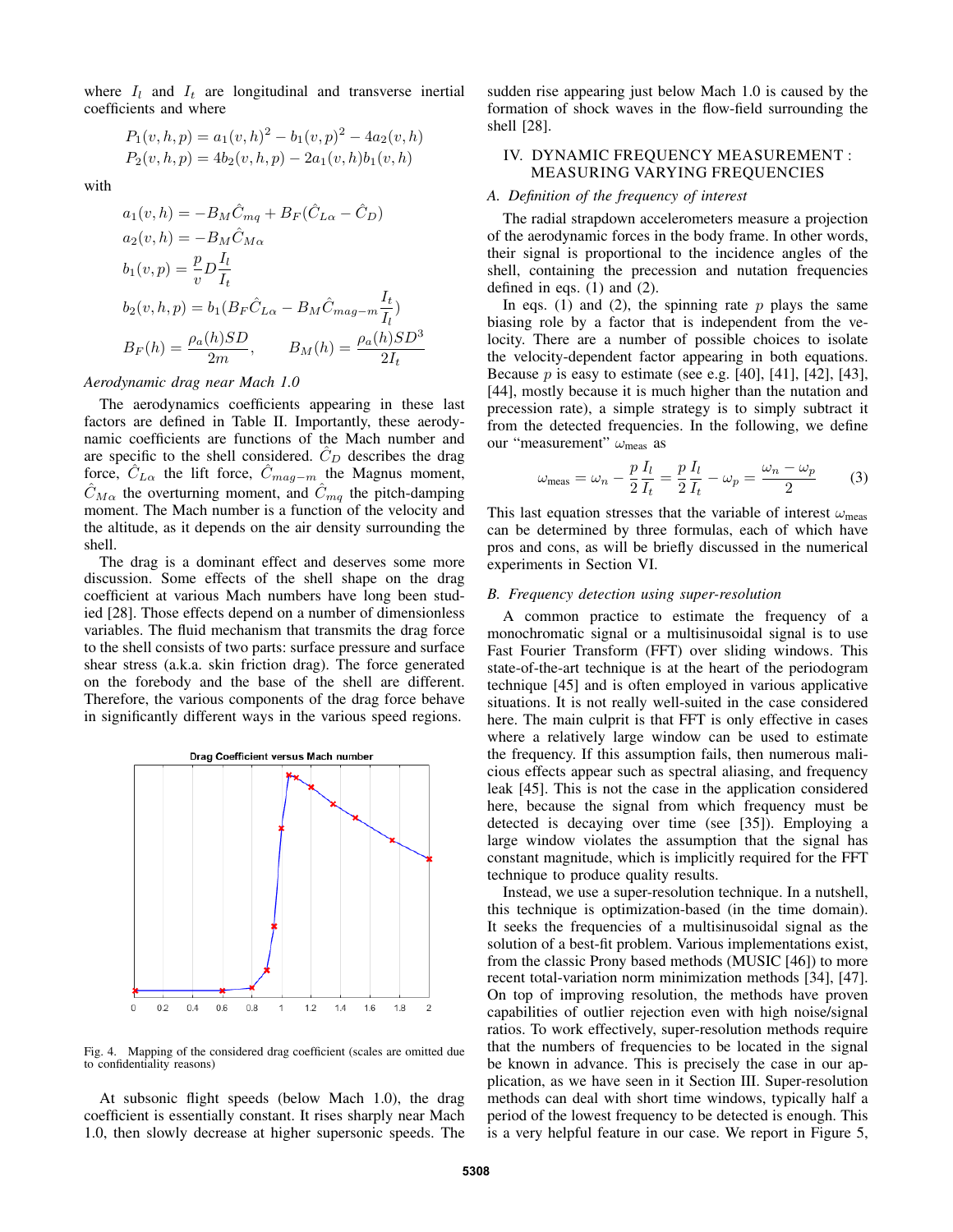

Fig. 5. Detection of the frequencies  $p - \omega_n < p - \omega_p < p$  contained in the signal from one of the transverse accelerometers (simulation results).

a typical example where the spin, and linear combinations with nutation and precession frequencies are detected as the sharp peaks of the spectrum obtained from MUSIC.

Assuming that the frequency-detection algorithm discussed above has been implemented, we will now refer to its output as a measurement

$$
y \triangleq \omega_{\text{meas}} \tag{4}
$$

Even with relatively large amounts of noise, this output is relatively reliable. It is not noise-free, as the output of the super-resolution algorithm is by definition lying on a (fine) grid of possible values. On occasions, the algorithm may fail to provide a frequency value. Then, the measurement will be faulty. In all cases, some filtering of this signal must be performed. This is the purpose of the state observer developed below.

# V. DESIGN OF AN OBSERVER FOR THE VELOCITY FROM FREQUENCY MEASUREMENT

# *A. System dynamics and output map*

A measurement of the velocity  $v$  has been defined earlier in Eq.(4). To filter it, we will design a state observer, relying on the dynamics below

$$
\dot{v} = f_1(v, h, \theta) \triangleq \frac{-\rho_a(h)SC_D(v, h)v^2}{2M} - g\sin(\theta)
$$

$$
y = f_2(v, h, p) \triangleq \frac{v}{2D} (P_1(v, h, p)^2 + P_2(v, h, p)^2)^{\frac{1}{4}}
$$

$$
\cos\left[\left(\frac{1}{2}\arctan\left(\frac{P_2(v, h, p)}{P_1(v, h, p)}\right)\right]\right]
$$

Two of the variables appearing in the right-hand sides above are in fact known in advance, at least to a certain degree of accuracy, provided that they are well synchronized<sup>2</sup>: the planned altitude  $h(t)$  and slope angle of the trajectory  $\theta(t)$ , and the real spinning rate  $p(t)$  are known. This allows us to rewrite the dynamics as a single-state time-varying nonlinear dynamics

$$
\dot{v}(t) \triangleq f(v, t) \tag{5}
$$

$$
y(t) \triangleq g(v, t) \tag{6}
$$

Various plots of the mappings  $f$  and  $g$  are reported in Figure 6 and Figure 7.



Fig. 6. Representation of  $f(v, t)$  (for a fixed t, at various altitudes).

Aerodynamics frequency VS velocity at spin 1000 rad/s and various altitudes



Fig. 7. Representation of  $g(v, t)$  (for a fixed t, at various altitudes).

Observer design for this nonlinear dynamics(5)-(6) seems, at first, a routine problem. The main difficulty here is that  $q$ in (6) is not one-to-one. In fact, a general property stemming from the behavior of aerodynamic drag-induced effects near Mach 1.0 (see discussion in  $\S$ III), is that for any given t,  $v \mapsto \frac{\partial g}{\partial v}(v, t)$  has, a fixed number N of zeros (at least 2), that we call  $m_i(t)$  with

$$
m_1(t) < \ldots < m_N(t)
$$

To clarify, those zeros are linked to specific fixed Mach values. They represent time-varying critical velocities, because said velocities are linked to Mach values by the sound velocity at the altitude  $h(t)$  reached at time t, via the corresponding air density.

<sup>&</sup>lt;sup>2</sup>which is easily done by detecting gun fire from any of the embedded signal, e.g. any of the accelerometers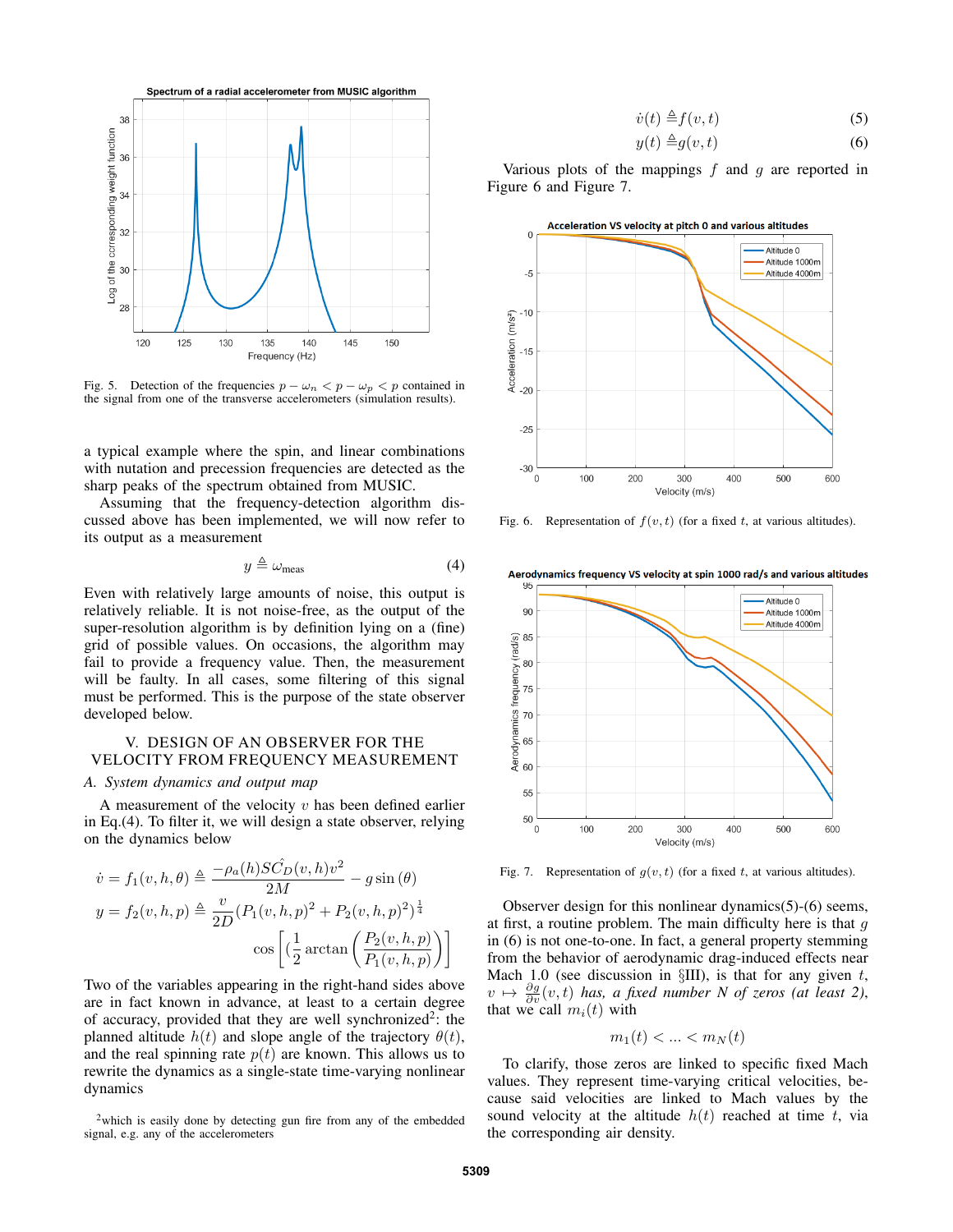This fact is illustrated in Figure 7, with  $N = 2$  for a typical ballistic trajectory of a 155 mm shell. We may call this the *non-bijectivity of the frequency-velocity mapping in transonic regime*. Finally, one can also note that f becomes steep in the same regime (see Figure 6). However, it remains monotonic w.r.t.  $v$  at all times. Some (tedious) analytical study reveals that  $\frac{\partial \hat{C}_D}{\partial v}$  remains small enough, for all v and t of interest in this study, so that  $\frac{\partial f}{\partial v}$  stays strictly negative and bounded<sup>3</sup>.

For a given trajectory, traveling through the atmosphere, the  $m_i$  are time-varying because the extremum points depends on the Mach number, and thus on the air density in addition to the velocity. For the rest of the analysis, we consider that the  $m_i$  are continuous and differentiable functions of the time (*de facto*, they are continuous and differentiable functions of the air density and the spinning rate, which vary continuously over time), without any further assumption on the aerodynamic coefficients.

For all applications considered in this article, i.e. shells, speed and time ranges, the mapping  $f$  is a contraction in the sense of [48], [49] as

$$
\frac{\partial f}{\partial v} < -\gamma < 0
$$

for some  $\gamma > 0$ .

# *B. Observer design*

The observer is quite easy to design, using the fact that f defines a contractive mapping. However, the exponential convergence stemming from this property is not sufficient for practical application of velocity estimation (note that the total flight time is short). To speed-up the convergence, we make an active usage of the measurement y.

As discussed earlier, the output mapping is not one-toone. Locally, it is monotonic, but since the estimate from the observer is the only way to guess whether the mapping is currently increasing or decreasing, there is no straightforward condition to determine the sign of the observer gain. This problem is relatively frequent in control system theory, see e.g. [50] and references therein.

What we propose is a gain-switching observer, following a classic approach [51], [52], where the gain is a function of the current estimate. To guarantee exponential convergence, we consider the squared error as candidate Lyapunov function and design the gain so that it is always decreasing. This is achieved by shutting-down the gain in certain areas near specific Mach numbers, where the derivative of  $g$  w.r.t. the velocity changes sign. The on-off times are tailored according to the properties of the aerodynamics model (upper and lower Lipschitz constants).

# *C. Main result : convergence of the velocity observer*

Let  $k$  and  $\epsilon$  be two strictly positive numbers. Consider the gain

$$
K(\hat{v},t) \triangleq \chi(\hat{v},t)k\frac{\partial g}{\partial v}(\hat{v},t)
$$
\n(7)

with

$$
\chi(v,t) = \begin{cases} 0 \text{ if } v \in \bigcup_{i=1}^{N} ]m_i(t) - \epsilon, m_i(t) + \epsilon[ \\ 1 \text{ otherwise} \end{cases}
$$
 (8)

<sup>3</sup>Establishing this could be more involved for other shells, e.g. reentry vehicles for which trajectories cover much wider velocity and time ranges.

Then, one can state the following result:

*Theorem 1 (Main result):* Consider the state dynamics (5). Let us assume that there exists  $M > 0$  such that  $|v(0) - \hat{v}(0)| < M$ , and that  $\hat{v}(0) > m_N(0)$  and  $v(0) >$  $m_N(0)$ . Then, there exists  $\epsilon$  and  $k_M$  such that the observer  $\hat{v}$  defined by  $\hat{v} = f(\hat{v}, t) + K(\hat{v}, t)(y - g(\hat{v}, t))$  and (7)-(8) produces an estimation error  $|v - \hat{v}|$  which converges exponentially to 0.

*Proof:*

Let  $\delta$  and  $\epsilon$  be two strictly positive numbers such that  $\hat{v}(0) > m_N(0) + \epsilon$  and  $v(0) > m_N(0) + \epsilon + \delta$  and  $k_M > 0$ satisfies

$$
k_M > \frac{1}{\alpha} \frac{m}{\ell} \tag{9}
$$

and

$$
k_M > \frac{-1}{\beta^2 T} \log\left(\frac{\epsilon}{M}\right) \tag{10}
$$

where the following constants are defined (they depend solely on the trajectory under consideration)

$$
T \triangleq \inf\{t \geq 0, v(t) \leq m_N(t) + \epsilon + \delta\}
$$
  
\n
$$
m \triangleq \max\{m_N(t), t \in [0, T]\}
$$
  
\n
$$
+ \max\{-f(m_N(t) + \epsilon, t), t \in [0, T]\}
$$
  
\n
$$
\ell \triangleq \min\{|g(m_N(t) + \epsilon + \delta) - g(m_N(t) + \epsilon, t)|, t \in [0, T]\}
$$
  
\n
$$
\alpha \triangleq \min_{0 \leq t \leq T, m_N(t) + \epsilon \leq v \leq +\infty} (\left|\frac{\partial g}{\partial v}(v, t)\right|)
$$
  
\n
$$
\beta \triangleq \max_{0 \leq t \leq T, m_N(t) + \epsilon \leq v \leq +\infty} (\left|\frac{\partial g}{\partial v}(v, t)\right|)
$$

Note that  $\alpha$  and  $\beta$  are properly defined as long as we prolongate our mapping of the aerodynamic coefficients by a continuous and differentiable saturation to the end of our mapping ; in practical,  $v$  stays bounded in a finite-flight (the shell has finite energy and the altitude has to remain positive), and  $\hat{v}$ , even though having a different dynamics, only gets closer to  $v$  as  $t$  increases, bounding him as well.

Set  $V = \frac{1}{2}(v - \hat{v})^2$  as a candidate Lyapunov function; it is strictly positive, and we will show its time derivative is strictly negative along the system trajectory for any initial conditions satisfying the assumptions of the statement. We will actually show the convergence to be exponential by ensuring  $\dot{V} < -2\gamma V$ .

By the mean-value theorem applied to  $f$  and  $g$ , separately, for any  $t \geq 0$ , there exists  $a_t$  and  $b_t$  in between v and  $\hat{v}$  such that :

$$
\dot{V} = (v - \hat{v})^2 \left(\frac{\partial f}{\partial v}(a_t, t) - K(\hat{v}, t)\frac{\partial g}{\partial v}(b_t, t)\right)
$$

which expands as

$$
\dot{V} = 2V \left( \frac{\partial f}{\partial v}(a_t, t) - \chi(\hat{v}, t) k_M \frac{\partial g}{\partial v}(\hat{v}, t) \frac{\partial g}{\partial v}(b_t, t) \right)
$$

As we know it,  $\frac{\partial f}{\partial v} < -\gamma < 0$ . On the other hand the sign of the second factor is less obvious. In fact, from the definition of the indicator function (8), if  $\chi(\hat{v}, t)$  is non-zero, then  $\frac{\partial g}{\partial v}(\hat{v}, t)$  and  $\frac{\partial g}{\partial v}(b_t, t)$  are of the same sign for any  $b_t$  in between v and  $\tilde{v}$ . We will show firsthand that this is the case for  $t \in [0, T]$ , implying that  $V < -2\gamma V$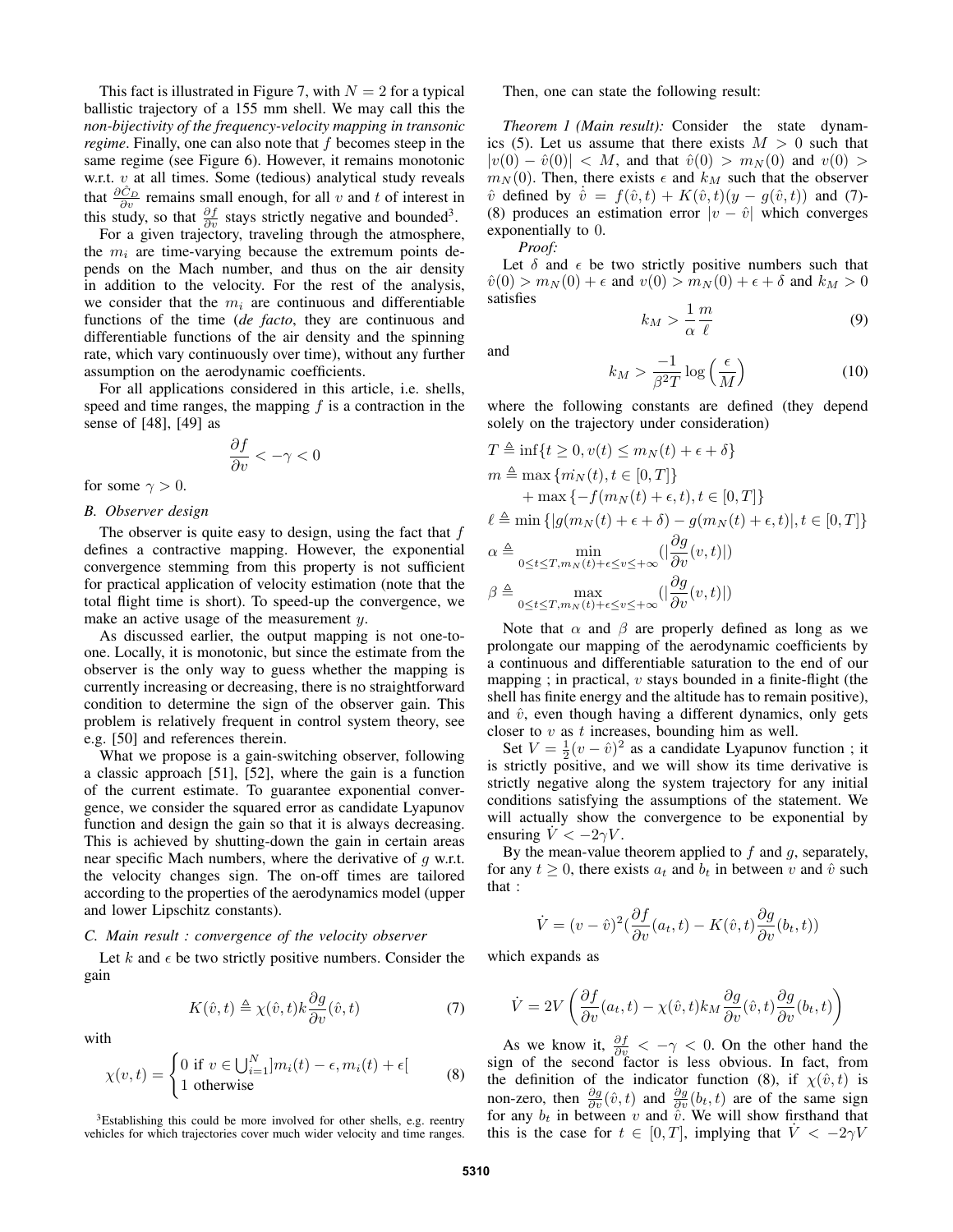on that domain, then we will show that this inequality also holds for  $t \geq T$  for a similar reason.

*1) Before time T:* By definition, for  $t \in [0, T]$ ,  $v(t) \geq$  $m_N(t)+\epsilon+\delta$ . Let us show that for  $t \in [0, T]$ ,  $\hat{v} \geq m_N(t)+\epsilon$ . Given any  $t \in [0, T]$  such that  $\hat{v}(t) = m_N(t) + \epsilon$ , then  $\dot{v}(t) = f(m_N(t) + \epsilon, t) + k_M \frac{\partial g}{\partial v}(m_N(t) + \epsilon, t)(g(v, t)$  $g(m_N(t) + \epsilon, t)$ .

We show, from (9), that in this case  $\dot{\hat{v}}(t) > m_N(t)$ . This quite easily leads to the fact that for  $t \in [0, T]$ ,  $\hat{v} \ge m_N(t) +$  $\epsilon$ .

We thus concludes that for  $t \in [0, T]$ ,  $\chi(\hat{v}, t) = 1$ , and that  $k_M \frac{\partial g}{\partial v}(\hat{v}, t) \frac{\partial g}{\partial v}(b_t, t) < 0$ .

As a result,  $V < -2\gamma V$  on [0, T].

2) After time T: Let us show that  $\dot{V}$  remains strictly less than  $-2\gamma V$  after time T.

Because of (10), one gets  $k_M > \frac{-1}{\beta^2 T} \log \left( \frac{\epsilon}{|v(0) - \hat{v}(0)|} \right)$  and obviously  $\dot{V} < -2\beta^2 k_M V$  on  $[0, T]$  by definition of  $\beta$ , we get  $V(T) < V(0)e^{-2\beta^2 k_M T} < V(0) \left(\frac{\epsilon}{|v(0)-\hat{v}(0)|}\right)^2$  which gives us  $|v(T) - \hat{v}(T)| < \epsilon$ .

Let us assume that there exists a minimal  $t_c > T$  where  $\dot{V} \ge -2\gamma V$ . For  $t \in [T, t_c]$ , we have  $\dot{V} < -2\gamma V$  and thus  $|v(t_c) - \hat{v}(t_c)| < \epsilon.$ 

As a result, there are two (exclusive) alternatives : either  $\hat{v}(t_c)$  belongs to  $\bigcup_{i=1}^{N} m_i(t) - \epsilon, m_i(t) + \epsilon$ , which nullifies  $\chi$  and sets the gain to zero; or  $\hat{v}(t_c)$  does not, and then obviously  $\frac{\partial g}{\partial v}(v, t)$  is of the same sign as  $\frac{\partial g}{\partial v}(\hat{v}, t)$ , because  $|v(t_c) - \hat{v}(t_c)| < \epsilon$  and then neither of the  $m_i(t_c)$  can be between  $v(t_c)$  and  $\hat{v}(t_c)$ ; in that case  $k \frac{\partial g}{\partial v}(\hat{v}, t) \frac{\partial g}{\partial v}(\hat{b}_t, t) < 0$ . Either way,  $\dot{V}(t_c) < 2\gamma V$ , which is a contradiction.

In summary,  $V$  is a Lyapunov function for our observation system  $(v, \hat{v})$ . The convergence is exponential, as  $V <$  $-2\gamma V$  with  $\gamma > 0$ . This concludes the proof.

#### VI. EXPERIMENTAL RESULTS

The observer proposed in this article has been tested on real flight data, and, if the initialization is inaccurate, it represents a significant improvement compared to an openloop estimation. Typical results obtained on experimental data are reported in Figure 8. The shell under consideration is a 155 mm in ballistic flight. An accurate measurement of its air velocity is obtained by a state-of-the-art ground radar. As is visible in Figure 8, our method allows one to approach this true value, even from a very poor initial estimate of the shell velocity  $(20\%$  error). The flight last approx. 55 s. Transonic regime is reached at approx 9 s. The observer is able to improve its estimate up to approx. 30 s. when the shell reaches its culmination point (highest altitude). After this point, the yawing and pitching motions have too small magnitude to provide further information on the velocity. The estimate does not make much further progress past this point.

Several issues remained to be solved, as MUSIC algorithm only reads p,  $p - \omega_n$  and  $p - \omega_p$  during the ascending part of the flight, and p,  $p - \omega_p$  after the peak ; as the accuracy on  $\omega_p$  is really poor, we are able to construct the measurement  $\omega_{meas}$  and run our observer during the ascending part of the flight only.



Fig. 8. Velocity Observer compared to an open-loop estimation (experimental results).

# VII. CONCLUSIONS AND FUTURE WORKS

As we have illustrated it in last section, the estimation methodology has been tested on real flight data, and represents a significant improvement compared to an open-loop estimation.

Even though it is not the focus of this paper, one should remember we are considering here shells without thrust, controlled by impulsive actions near the end of the flight . The converging time of our observer thus is not relevant in that regard, as long as it has converged before the controller is used.

This estimation of the velocity enables us to use the aerodynamic model of the shell to carry out an incidence estimation, which is a prerequisite to know the orientation of the shell and integrating its position, and makes this a key part of any navigation algorithm. This is certainly a path to explore in future works.

As briefly told in the introduction, estimating the velocity is required to make full use of the aerodynamic model of the shell ; but the frequency analysis holds more information, as soon as one is able to measure the precession and nutation amplitudes as well. In fact, if the firing velocity is initialized correctly, the open-loop estimation of the velocity is already quite accurate ; using this estimation and the best-known aerodynamic coefficients (namely, the Drag and the Lift coefficient), one might be able, through a complete frequency analysis, to estimate the incidence of the shell without prior knowledge on the Magnus moment, overturning moment and pitch-damping moment coefficient.



Fig. 9. Toward a reduced aerodynamic model through low frequency analysis

#### **REFERENCES**

[1] M. D. Shuster, "Approximate algorithms for fast optimal attitude computation," *Proceedings of the AIAA Guidance and Control Conference*, pp. 88–95, 1978.